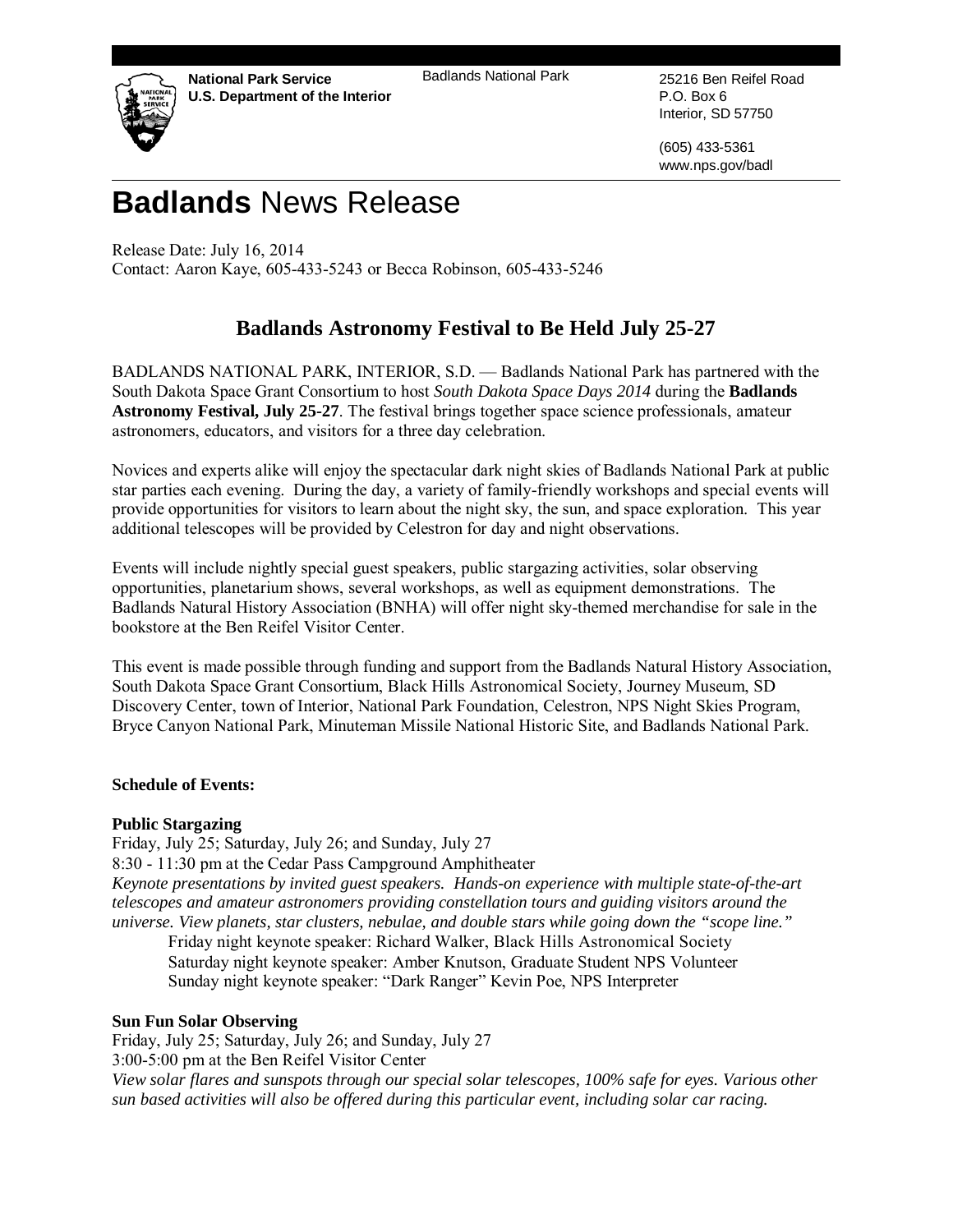#### **Build Your Own Telescope Workshop**

Saturday, July 26; and Sunday, July 27 12:00-2:00 pm at the Ben Reifel Visitor Center

#### **Planet Walk**

Saturday, July 26; and Sunday, July 27 12:00-1:30 pm at the Ben Reifel Visitor Center *Take a hike on a 1:1 billion scale journey through our solar system. The trail will remain marked all day on Saturday and Sunday for self-guided tours, as well as the guided tours Saturday and Sunday at noon.*

#### **Model Rocket Building & Launching Workshop**

Saturday, July 26; and Sunday, July 27 10:00 am - 12:00 noon in Interior, SD *Rocket-building kits will be available for sale.*

#### **Planetarium Shows**

Friday, July 25; Saturday, July 26; and Sunday, July 27 9:00 am – 5:00 pm at the Interior School gymnasium, 2 miles south of the Ben Reifel Visitor Center *The Journey Museum from Rapid City and the SD Discovery Center from Pierre will present planetarium shows using their portable planetariums.*

#### **Meet a Missileer**

Saturday, July 26; and Sunday, July 27

10:00 am - 12:00 noon at the Interior School gymnasium, 2 miles south of the Ben Reifel Visitor Center *Minuteman Missile National Historic Site rangers will host talks and rocket exhibits throughout the festival. Visitors will have the opportunity to meet former missile field personnel who can describe how rockets work and tell personal stories about being a missileer in the United States Air Force. Visitors will also have the opportunity to earn a Minuteman Jr. Ranger badge by participating in Minuteman Missile NHS rocket launching activities.*

#### **Celestron Instrumentation Demonstrations**

Throughout the day on Friday, July 25; Saturday, July 26; and Sunday, July 27 *Join representatives from Celestron as they demonstrate state-of-the-art equipment such as solar and night-sky telescopes.*

> For more information, see<http://www.nps.gov/badl> Follow us on Facebook at BadlandsNPS and on Twitter @BadlandsNPS.